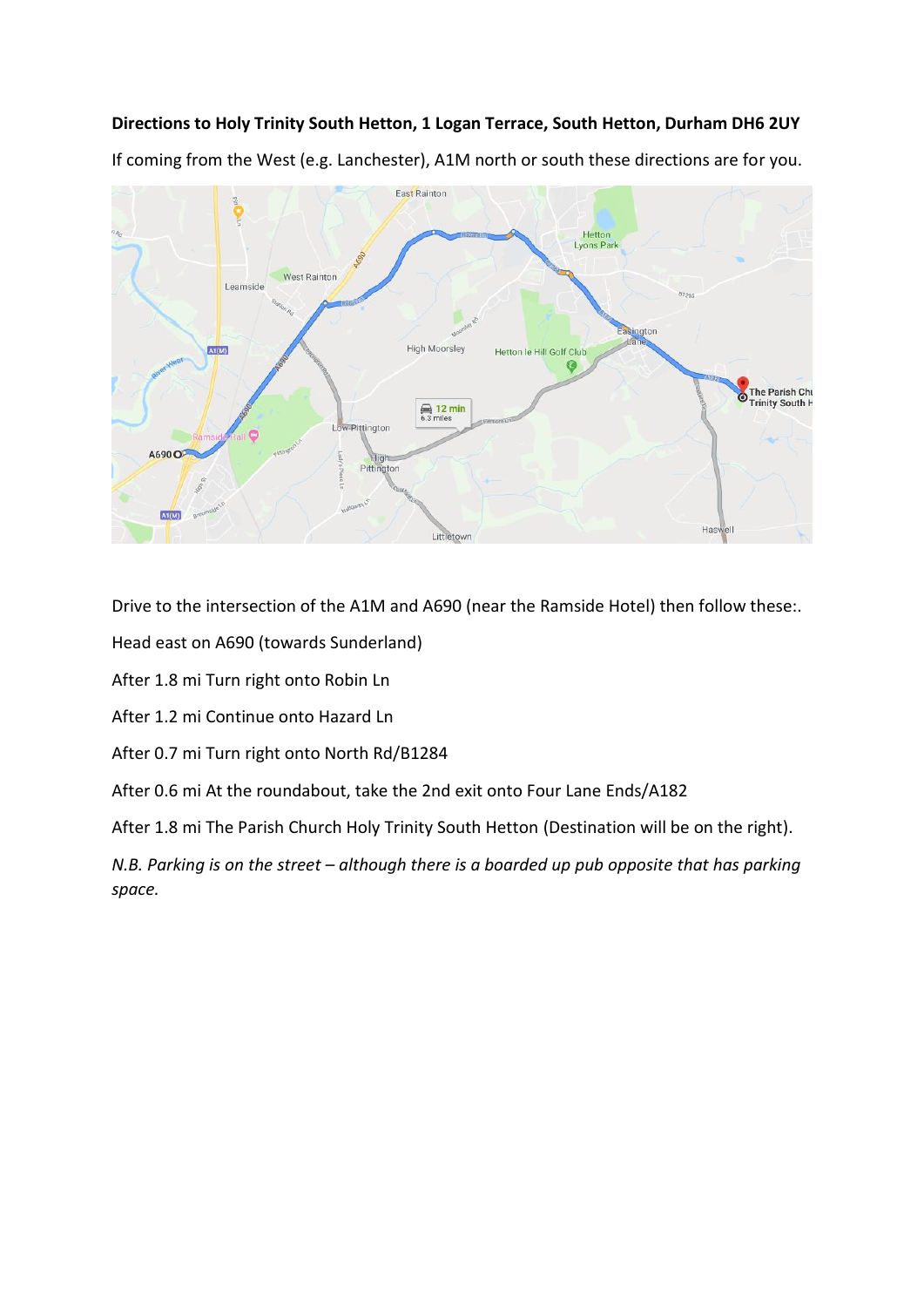## **Directions to Holy Trinity South Hetton, 1 Logan Terrace, South Hetton, Durham DH6 2UY**

Houghton le Spring der Hetton-le-Hole Dalton-le-Dale 7600 Dalton Park Outlet. Murton **■ 17 min** 10.2 miles  $\overline{\phantom{1}}$  16 min The Parish Church Holy Hawthorn 10.2 miles **Trinity South Hetton** ttington High ttington Haswell Littletown Easington  $15 \text{ min}$ 

If coming from the A19 (north) these directions are for you

At the Doxford Park Interchange (A19/A690 interchange) head south-east on A19

After 5.3 mi Keep right to stay on A19

After 2.6 mi Take the A1086 exit towards Easington/Horden

After 0.6 mi At the roundabout, take the 5th exit onto the A19 slip road

After 0.9 mi Merge onto A19

After 0.3 mi Take the A182/B1283 exit towards Houghton-le-Spring/Easington

After 0.3 mi At the roundabout, take the 3rd exit onto A182

After 2.2 mi The Parish Church Holy Trinity South Hetton Destination will be on the left.

N.B. Parking is on the street – although there is a boarded up pub opposite that has parking space.